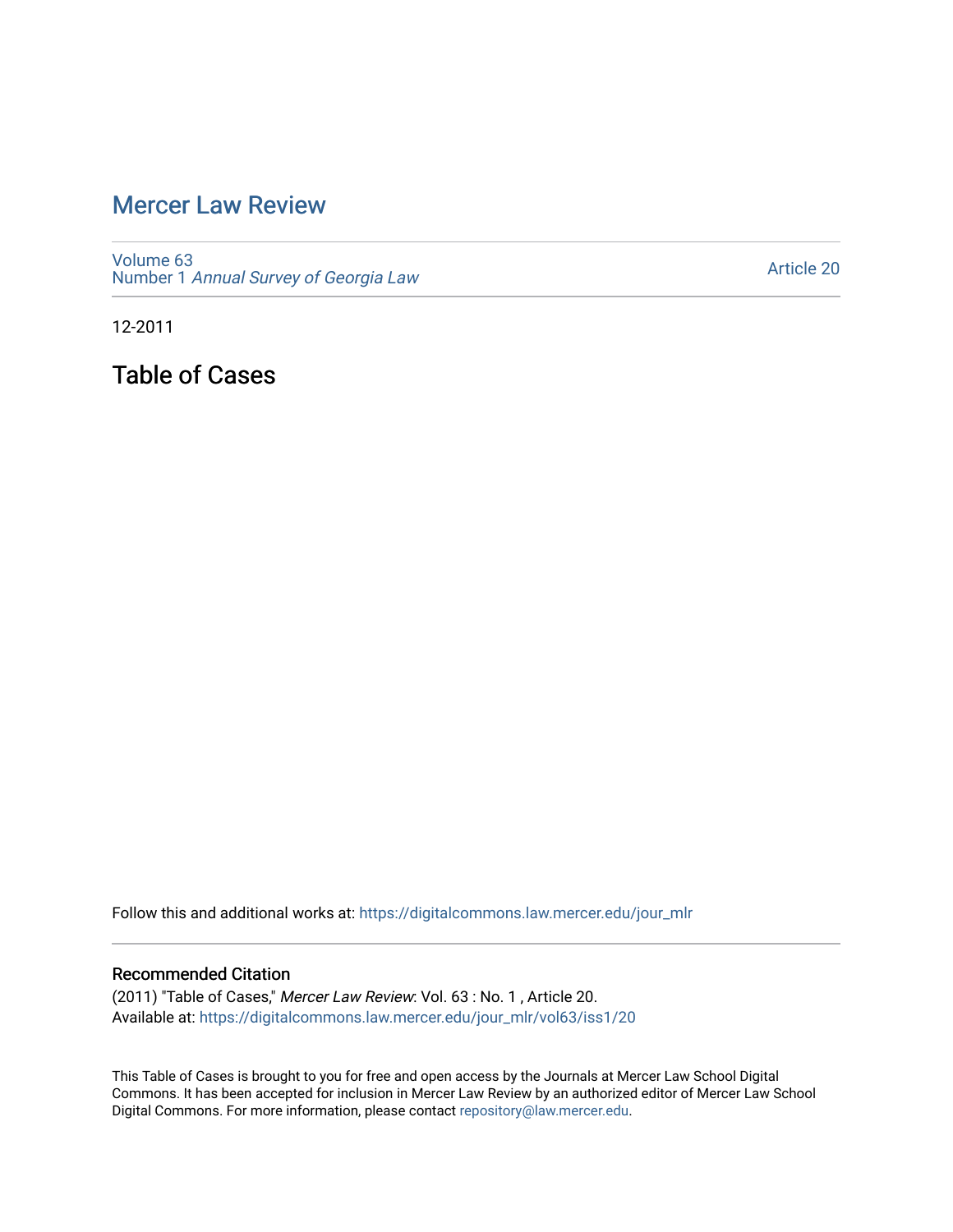## **Table of Cases**

| Ace American Insurance Co. v. Townsend,                             | в            |
|---------------------------------------------------------------------|--------------|
| 187                                                                 | B            |
| Adams v. State, 121                                                 | в            |
| Adams v. State Farm Mutual Automobile                               | в            |
| Insurance Co., 183                                                  | B            |
| Alcorn v. Appleton, 149, 179, 399                                   |              |
| Alea London, Ltd. v. American Home Servi-<br>ces, Inc., 173         | в<br>в       |
| Alexander v. Hulsey Environmental Servi-                            | в<br>в       |
| ces, Inc., 331                                                      |              |
| Alston & Bird LLP v. Mellon Ventures II,<br>L.P., 70                | в            |
| American Empire Surplus Lines Insurance                             | в            |
| Co. v. Hathaway Development Co., 115,                               | В            |
| 167                                                                 | в            |
| American General Life & Accident Insur-<br>ance Co. v. Johnson, 181 | в            |
| American Home Products Corp. v. Ferrari,                            | $\mathbf C$  |
| 290                                                                 |              |
| American International South Insurance Co.                          | С            |
| v. Floyd, 184                                                       | С            |
| American Liberty Insurance Co. v. Sanders,                          | С            |
| 188                                                                 | с            |
| Ansley v. Ansley, 89                                                | $\mathbf C$  |
| Anthony v. Gator Cochran Construction,                              |              |
| Inc., 77, 374                                                       | $\mathbf C$  |
| Arizona v. Gant, 158                                                | C.           |
| Atlantic Station, LLC v. Vratsinas Construc-                        | C.           |
| tion Co., 111                                                       |              |
| Auito v. Auito, 386                                                 | C,           |
| Austell Healthcare, Inc. v. Scott, 421                              |              |
| Avren v. Garten, 69                                                 | С            |
| Bailey v. Kunz, 141                                                 |              |
| Baker v. Lankford, 138                                              | C            |
| Baker v. Wellstar Health System, Inc., 356,                         | C.           |
| 375                                                                 | C)           |
| Balboa Life & Casualty, LLC v. Home Buil-                           |              |
| ders Finance, Inc., 336                                             | Ci           |
| Baptiste v. State, 155                                              |              |
| Barnard v. Turner County, 271                                       | C)           |
| Barnes v. City of Atlanta, 377                                      |              |
| Barnett v. Farmer, 372                                              | Ci           |
| Barnett v. Fullard, 87                                              | C)           |
| Beauchamp v. Knight, 73                                             |              |
| Benefield v. Tominich, 350                                          | $\mathbf{C}$ |
|                                                                     |              |
|                                                                     |              |

- Boddie v. Daniels, **398**
- Bonner v. Norwest Bank, **312**
- Bonus Stores, Inc. v. Hensley, 414
- Boring v. State, **157**
- Brannan Auto Parts v. Raymark Industries, **77,** 374
- Brannon v. Garcia, 411
- Briesewitz v. Wyeth **LLC, 290**
- Brock v. Yale Mortgage Corp., **311**
- Brown Investment Group, **LLC.** v. Mayor **&** Alderman of Savannah, **261, 322**
- Brown v. Host/Taco Joint Venture, 349
- Bruesewitz v. Wyeth, Inc., **290**
- Brustcato v. O'Brien, **357**
- BT Two, Inc. v. Bennett, **207, 352**
- Bunker Hill International, Ltd. v. Nationsbuilder Insurance Services, Inc., 214
- agle Construction, LLC v. Travelers Indemnity Co., **110**
- Campbell v. Altec Industries, Inc., **303, 366** Cardinale v. City of Atlanta, **267**
- Carroll Fulmer Logistics Corp. v. Hines, **360** Carroll v. Carroll, 146
- Cavalier Convenience, Inc. v. Sarvis, 345, **371**
- Channell v. Houston, **275**
- hoicePoint Services, Inc. v. Graham, 54
- ity of Ashburn v. Ivie Mini Warehouses, Inc., **260**
- ity of Atlanta v. Clayton County Board of Tax Assessors, 324
- ity of Atlanta v. Harbor Grove Apartments, **LLC, 260**
- ity of Atlanta v. Holder, 419
- City of Atlanta v. Hotels.com, **57, 253**
- ity of Atlanta v. Starship Enterprises of Atlanta, Inc., 49, **255**
- ity of Carrollton v. The Information Age, Inc., **266**
- ity of Hoschton v. Horizon Communities, **252**
- City of McDonough v. Campbell, **203, 251**
- layton v. Southern General Insurance Co., 194
- Coe v. Carroll **&** Carroll, Inc., **353**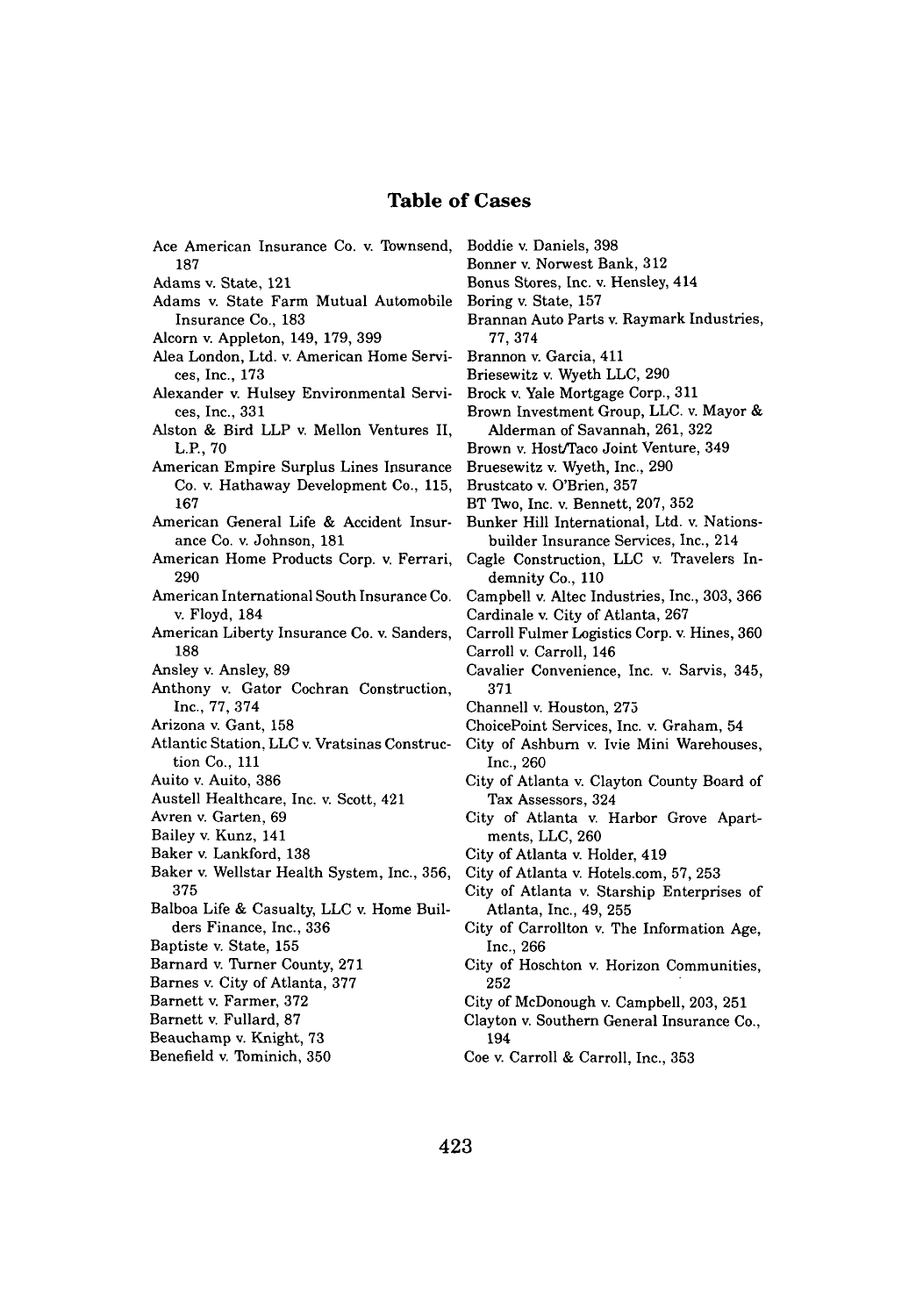Conklin v. Acceptance Indemnity Insurance Freeman v. Eichholz, 240, **369** Co., **193** Cooper v. Binion, **103** Cooper v. Spotts, **75, 376** Cooperative Resource Center v. Southeast Fulton County v. T-Mobile South, **LLC, 53,** Rural Assistance Project, **320** Cosby v. Lewis, **271** Cowart v. Widener, **355** Cox v. Altus Healthcare **&** Hospice, Inc., **213** Craig v. Bailey Bros. Realty, Inc., 347 Crowder v. State, **229** Danbert v. North Georgia Land Ventures, **LLC, 53, 272** Daubert v. Merrell Dow Pharmaceuticals, Inc., **25,** 40, 284 Davis v. Davis, **76** Dawkins **&** Smith Homes, **LLC** v. Lowndes County, **273** Deen v. Stevens, **365** Dees v. Logan, 344 DeLoach v. Elliott, **263** Department of Human Resources v. Holland, 75, 376 DeRyke v. Teets, 148 Doe v. Fulton DeKalb Hospital Authority, **206** Eagle's Landing Christian Church, Inc. v. Henry County, 341 Efflmgham County Board of Commissioners v. Park West Eflingham, L.P, **117, 276** Ehrhardt v. Manuel, **361** Ekeledo v. Amporful, **96** Electric Works **CMA,** Inc. v. Baldwin 'Ibchnical Fabrics, **LLC, 118** Ellington, Effingham County v. Rhodes, **268** Expedia, Inc. v. City of Columbus, **376** Farzaneh v. Merit Construction Co., **208** Fedak v. State, **236** Fidelity National Title Insurance v. Keyingham Investments, **LLC, 182** Fine v. Communication Trends, Inc., **215** Fireman's Fund Insurance Co. v. Dean, **176** Flores v. Exprezit! Stores 98-Georgia, **LLC, 370** Floyd v. American International South Insurance Co., **183** Ford Motor Co. V. Tippins, **78,** 374 Forshee v. Employers Mutual Casualty Co., **171** Forster v. State Farm Fire **&** Casualty Co., **169** Fortson v. Tucker, 274 Frostgate Warehouses, Inc. v. Cole, **78 275** bins, 415 munity Health, **59, 378 60** Technology, Inc., **213** Graham v. Florida, 121 Grammens v. Dollar, **270** Gregoire v. State, **237 56** Grissom v. Grissom, **151 180** Hawkins v. State, **159** Henderson v. Hames, **232** Herrin v. Herrin, 144 Higgins v. State, 234 Hix v. Hertz Corp., **192** Holloway v. Holloway, 143 Home Depot v. McCreary, 413

Fulton County Taxpayers Foundation, Inc.

- v. Georgia Public Service Commission, **51**
- 

Gasses v. City of Riverdale, **255**

- **GC** Quality Lubricants, Inc. v. Doherty, Duggan **&** Rouse Insurors, 84
- Geier v. American Honda Motor Co., **296**
- Georgia Interlocal Risk Mangement Agency v. Godfrey, **185, 262, 382**
- Georgia Mountain Excavation, Inc. v. Dob-
- Georgia Society of Ambulatory Surgical Centers v. Georgia Department of Com-
- Giacomantonio v. Romagnoli, **95**
- Glass v. Stewart Title Guaranty Co., **182**
- Glynn County Board of Education v. Lane,
- Gordon Document Products, Inc. v. Services
- Grimes v. Catoosa County Sheriff's Office,
- Guarantee Insurance Co. v. Merchants Employer Benefits, Inc., **93**
- Hall County Board of Tax Assessors v. Avalon Hills Partners, **LLC, 51**
- Hall v. United of Omaha Life Insurance Co.,
- Hampton Island, **LLC** v. HAOP, **LLC, 319**
- Health Horizons, Inc. v. State Farm Mutual Automobile Insurance Co., **99**
- Heard v. City of Villa Rica, **78, 259**
- Hech v. Summit Oaks Owners Ass'n, **330**
- Helminski v. Ayerst Laboratories, 344
- Helms v. Franklin Builders, Inc., **117**
- HNTB Georgia, Inc. v. Hamilton King, **118**
	-
- Holloway v. Travelers Indemnity Co., 174
- 
- Howard v. Sellers **&** Warren, PC., 240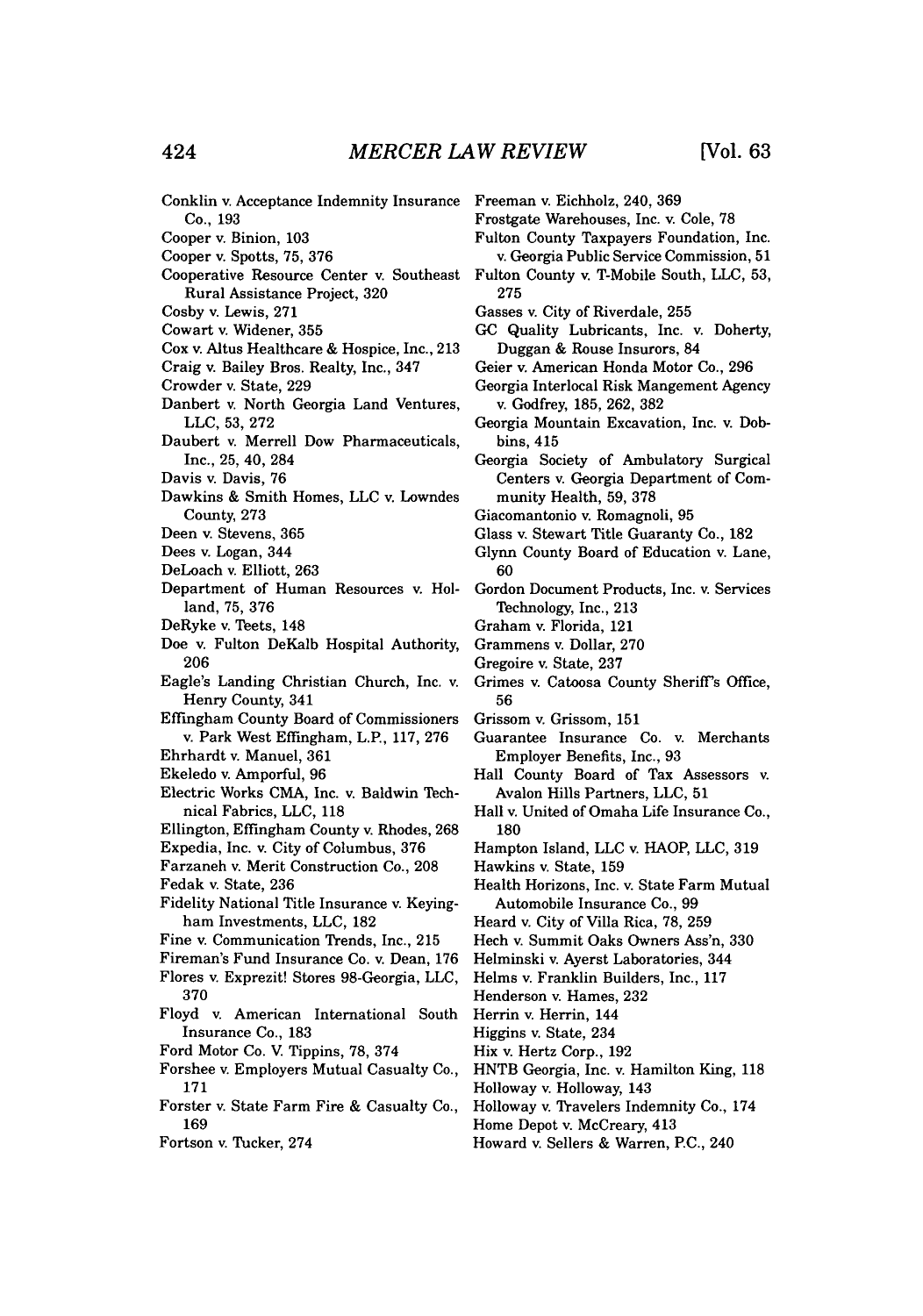- Hughston Orthopedic Hospital v. Wilson, Madison Retail Suwanee, **LLC** v. Orion 412
- Illinois Union Insurance Co. v. Sierra Contracting Corp., **173**
- Imerys Kaolin, Inc. v. Blackshear, 407
- In re Estate of Sweet v. First National Bank of Clearwater, **391**
- In re V.B.L., **139**
- In re Waddy, **325**
- In Registe v. State, 245
- In Rescigno v. Vesali, 246
- **J.M.I.C.** Life Insurance Co. v. Toole, **180**
- Jenkins v. Allstate Property **&** Casualty Insurance Co., **176**
- Jenkins v. Pierce, 241
- Johnson v. Ford Motor Co., **301, 367**
- Johnson v. Leibel, **239**
- Joiner v. Glenn, **262**
- Jones v. Barrow, 346
- JR Real Estate Development, **LLC** v. Chee**ley** Investment, L.P., **318**
- Judicial Council of Georgia v. Brown **&** Gallo, **LLC., 55, 60**
- Kane v. Landscape Structures, Inc., **306, 368**
- Kelley v. Hedwin Corp., **279**
- Kemp v. Neal, **72, 316**
- Kennedy v. Plan Administrator for DuPont Savings **&** Investment Plan, **179, 399**
- Kent v. Callaway Gardens Resort, Inc., **368**
- Kersey v. Dolgencorp **LLC, 282**
- Kesterson v. Jarrett, **162,** 344, 374
- Kilgore v. Stewart, **361**
- King v. Baker, **330**
- Kitchen v. Hart, 240
- Klardie v. Klardie, **152**
- Krystal Co. v. Carter, **73**
- Landings Ass'n v. Williams, **330**
- Lankford v. State Farm Mutual Automobile Insurance Co., **189, 382**
- Lightfoot v. Hollins, 140
- Ling v. State, **129**
- **LN** West Paces Ferry Associates, **LLC** v. McDonald, **325**
- Lockman v. S.R. Smith, **LLC, 283**
- Love v. State, **127**
- Lowndes County Board of Commissioners v. Connell, 410
- Lumsden v. Williams, **57, 107, 113, 116, 117**
- Mabra v. Deutsche Bank, **313**
- Macedonia Baptist Church of Atlanta v. LIB Properties, Ltd., **101**
- Enterprises Sales **&** Service, Inc., **117**
- Magby v. City of Riverdale, 254
- Mahens v. Allstate Insurance Co., **175**
- Mannato v. SunTrust Banks, Inc., **86**
- Marshall v. Browning, 264
- Martha K Wayt Trust v. City of Cumming, **337**
- Master Craft Flooring v. Dunham, 417
- Mauer v. Parker Fibernet, **LLC, 81**
- Mayor **&** Aldermen of Savannah v. Batson Cook Co., 244, **252**
- McCobb v. Clayton County, **269, 378**
- McCombs v. Synthes, **79**
- McEwen v. Bremen Bowdon Investment Co., 416
- McKinley v. Coliseum Health Group, **LLC,** 204
- McPherson v. McPherson, **393**
- McReynolds v. Krebs, 346
- Melican v. Parker (Melican III), **387**
- Miller v. Miller, **28,** 147
- Mohawk Industries v. Carpenter, **377**
- Mongerson v. Mongerson, 146
- Moon v. State, **233**
- Moreland v. Austin, **356**
- Morgan v. Horton, **379**
- Morgan v. Morgan, **150**
- Morris v. Harley Davidson Motor Co., **369**
- Mosera v. Davis, 241
- Mount Zion Baptist Church v. GuideOne Elite Insurance Co., **178**
- MPP Investments, Inc. v. Cherokee Bank, **N.A., 336**
- Mullin v. Roy, 145
- Mundy Mill Development, **LLC** v. ACR Property Services, LP, **335**
- Murray v. State, **238**
- Naraine v. City of Atlanta, **258**
- Nationwide Mutual Fire Insurance Co. v. Tomlin, **178**
- Newell Recycling of Atlanta, Inc. v. Jordan Jones **&** Goulding, Inc., 364
- Noaha, **LLC** v. Vista Antiques **&** Persian Rugs, Inc., **67**
- Nuci Phillips Memorial Foundation, Inc. v. Athens Clarke County Board of Tax Assessors, **323**
- O'Connor v. Bielski, **373**
- O'Neal v. State, **132**
- Office Depot, Inc. v. District of Howell Mill, **LLC, 320**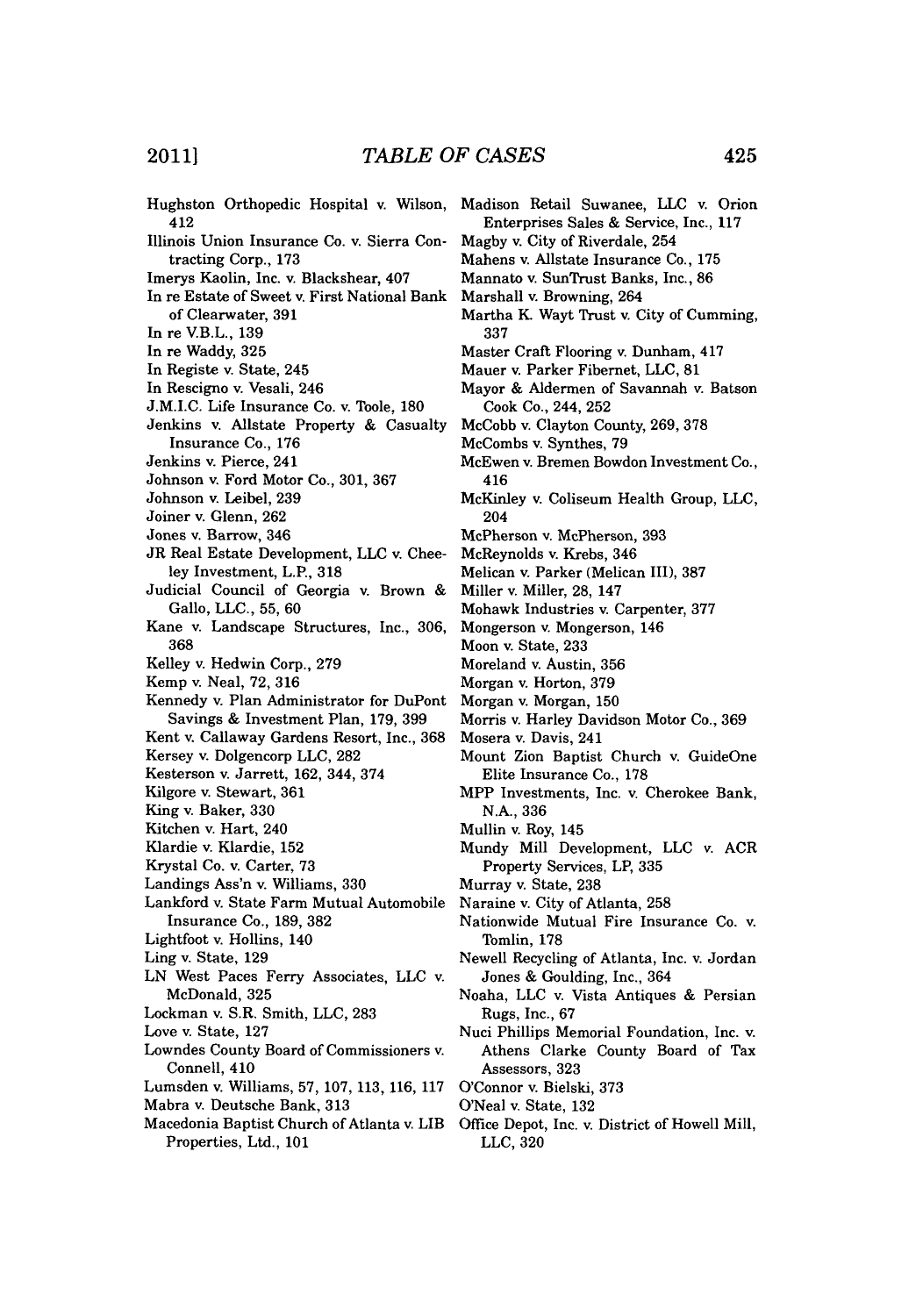Pace v. Pace, 146, **161**

- Pafford v. Biomet, **301**
- Parker v. City of Glennville, 254
- Peagler v. Georgetown Associates, **52**
- Peeples v. City of Atlanta, **269, 379**
- Pendley v. Southern Regional Health System, Inc., 102
- Perkins v. Hall, **231**
- **PN** Express, Inc. v. Zegel, **373**
- Polk County v. Ellington, **267**
- Price v. Wingo, **139**
- 
- Professional Standards Commission v. **Ad**ams, 48
- Propst v. Morgan, **79,** 243
- R&R Insulation Services, Inc. v. Royal Indemnity Co., **108, 110, 280, 286**
- Rakusin v. Radiology Associates, **P.C., 90**
- Ramcke v. Georgia Power Co., 94, **351**
- Rebich v. Miles, **69**
- Rector, Wardens **&** Vestryman of Christ Church in Savannah v. Bishop of the Episcopal Diocese of Georgia, Inc., **313**
- Reeves v. Newman, **71**
- Resource Life Insurance Co. v. Buckner, **180**
- Richardson v. Georgia Power Co., **333**
- Rivers v. **H.S.** Beauty Queen, Inc., **281**
- RNW Family Partnership, LTD. v. Department of Transportation, **339**
- Roberts v. Kinsey, 142
- Robinson v. Boyd, **363**
- Robinson v. Robinson, **151**
- Rosenberg v. Falling Water, Inc., 114, **365**
- Rucker v. Columbia National Insurance Co., **170**
- **S &** B Engineers **&** Constructors Ltd. v. Bolden, 405
- Sandlin v. State, **127**
- Sapp v. Canal Insurance Co., **190, 380**
- Sapp v. State, 134
- Savannah Cemetery Group, Inc. v. DePue-Wilbert Vault Co., 49
- Savannah Jaycees Foundation, Inc. v. Gottlieb, **328**
- Scarborough v. Hunter, **50**
- Schaff v. State, 247
- Schorr v. Countrywide Home Loans, Inc., **377**
- Schwartz v. Brancheau, 344
- Scoggins v. Collins, **265**
- Scott v. State, 234
- Scott v. Waits, **271**
- Selective HR Solutions v. Mulligan, 408
- Shelter Mutual Insurance Co. v. Bryant, 344
- Sherrington v. Holmes, 149
- Simmons Family Properties, LLLP v. Shelton, **97**
- Simmons v. Simmons, 146
- Smith v. Carter, 145
- Smith v. Hilltop Pools **&** Spas, Inc., 114
- Smith v. State, **130, 228**
- Solid Equities, Inc. v. City of Atlanta, **261**
- South Point Retail Partners, **LLC** v. North American Properties Atlanta, Ltd., **117**
- Southern Mutual Church Insurance Co. v. ARS Mechancial, **LLC, 177**
- Sowerby v. Doyal, 242
- Spalding County Board of Elections v. Mc-Cord, 265
- SRB Investment Services LLP v. Branch Banking **&** Trust Co., **372**
- State Auto Property **&** Casualty Co. v. Matty, **191**
- State Automobile Mutual Insurance Co. v. **Todd, 195**
- State Farm Mutual Auto Insurance Co. v. Mabry, **177**
- State Farm Mutual Automobile Insurance Co. v. Adams, **183**
- State Farm Mutual Insurance Co. v. Adams, **379**
- State Road **&** Tollway Authority v. Electronic Transaction Consultants Corp., **266**
- State v. Burke, **126**
- State v. Crane, 124
- State v. Hobbs, **133**
- State v. Jackson, 124
- State v. Mamedov, **229**
- State v. Thackston, **119, 160**
- Steele v. State, **157**
- Stone Mountain Collision Center v. General Casualty Co., **178**

Stowell v. Huguenard, 144

- Sumner v. Biomet, Inc., 284
- Swain v. Lee, **385**
- Tackett v. Georgia Department of Corrections, 202
- Targovnik v. Dunwoody Zoning Board of Appeals, **256**
- Tavakolian v. Agio Corp., 74
- Taylor v. Sharpe, **373**
- Taylor v. State, **236**
- Taylor v. Waldo, 264
- Teel v. Wal-Mart Stores East LP, **361**
- Thomas v. State, **238**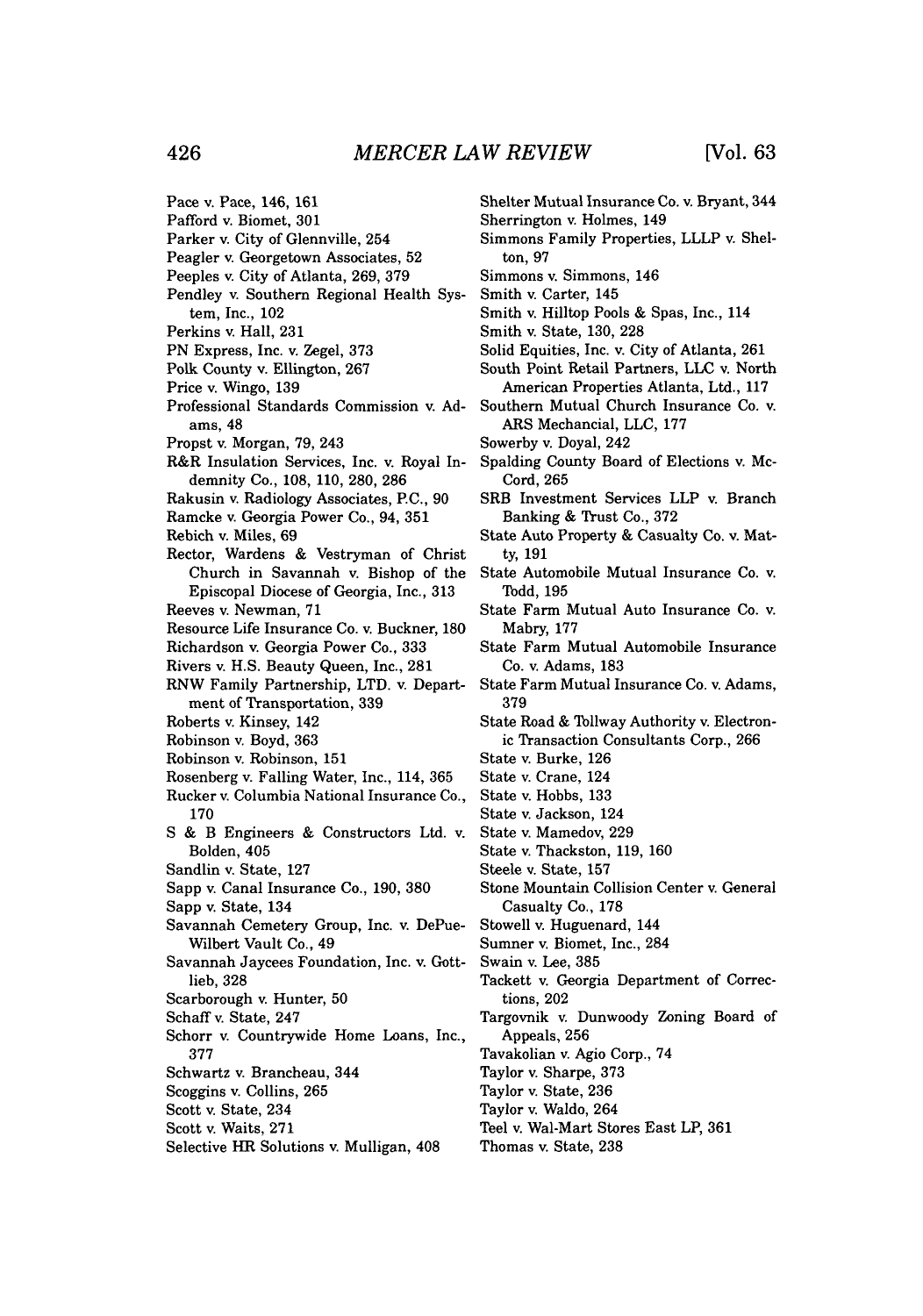## 2011]

Thompson v. Brown, **232** Thompson **v.** Thompson, **151** Thornton v. Georgia Farm Bureau Mutual Insurance Co., **176, 367** Thurman v. State Farm Mutual Automobile Insurance Co., **183** Titshaw v. Northeast Georgia Bank, 334 Toomer v. Allstate Insurance Co., **183** Upper Oconee Basin Water Authority v. Jackson County, **60** Valone v. Valone, **99** Venable v. Parker, **137** Veolia Environmental Services v. Vick, 418 VFH Captive Insurance Co. v. Pleitez, **186, 381** Walker v. Cromartie, **238, 376** Walker v. Duncan, **273** Waller v. Golden, **328** Ward v. State, **235** Weinstock v. Novare Group, Inc., **117, 327** Werner Enterprises v. Lambdin, 343 Westmoreland v. Jordan Partners, LLLP, **98** Whitaker Acres, Inc. v. Schrenk, **332** Whitehead v. State, **123** Williams v. Moody, **230** Williams v. Patterson, **362** Williamson v. Mazda Motor of America, Inc., **296** Willis v. Willis, 143 Wilson v. McNeely, **239** Wilson v. Obstetrics **&** Gynecology of Atlanta, **P.C., 357** Word v. State, 234 Worley v. Peachtree City, **52, 257** Wright VIF/Valentine Farms Building One, **LLC, 332** Yancey v. Watkins, 210, **355** Young v. State, **123** Zinkhan v. Bruce, 74, **395** Zorn v. Principal Life Insurance Co., **179**